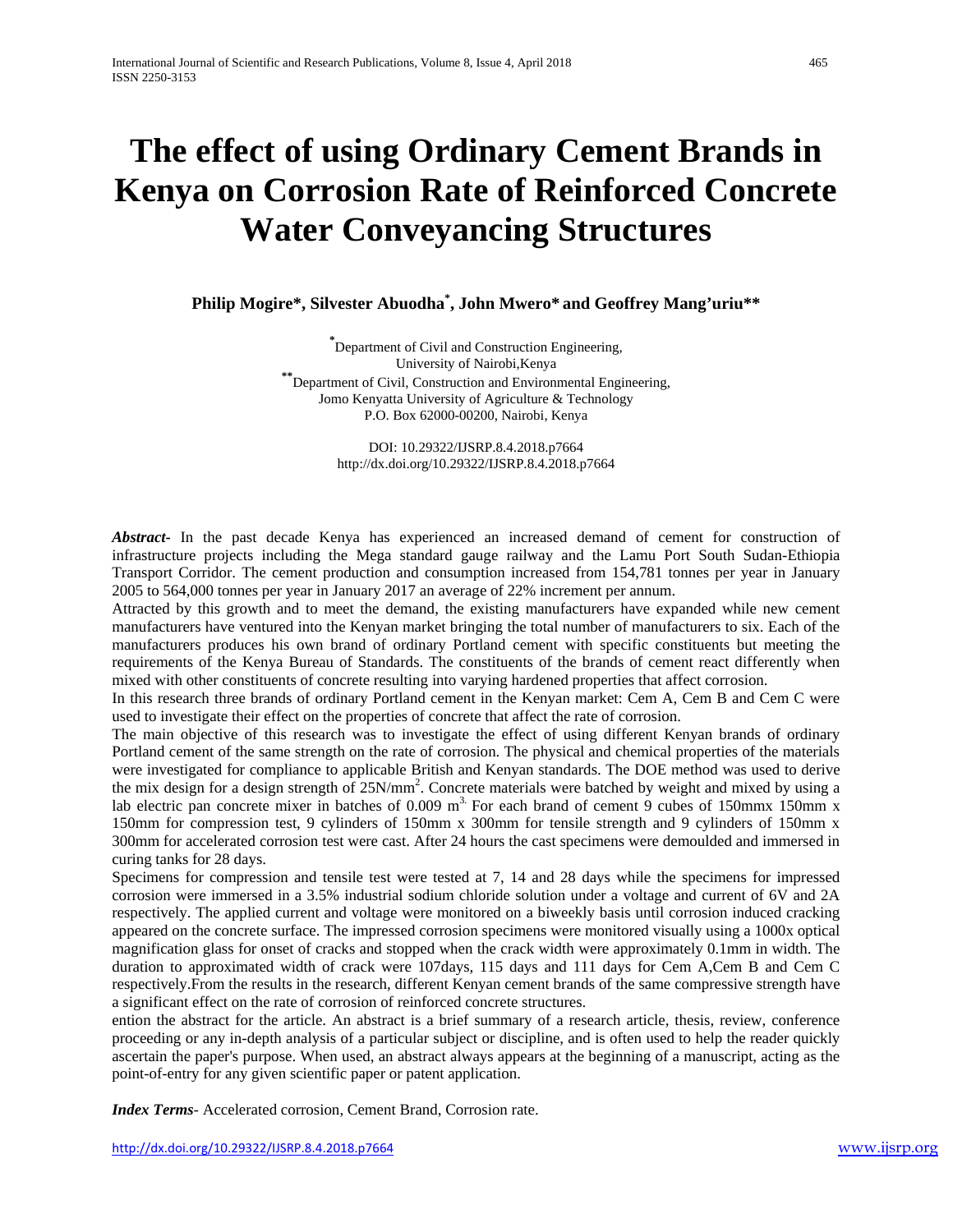#### • **Introduction**

# T

he rate of infrastructure development is a key indicator of the behavior of an economy<sup>[1]</sup>. For the last decade, Kenya has experienced a remarkable development of small to mega infrastructure projects attracting investors in producing construction materials including cement and steel. Cement manufacturing has attracted expansion of existing manufacturers and new ones due to existing demand in Kenya which has grown from 154,781 tons in 2005 to 564,000 in 2017 (according to Kenya bureau of statistics records) and is projected to grow steadily until 2026. Currently there are six manufacturers, each producing ordinary Portland cement with different constituent compositions under different brands to Standard Specification KS EAS  $18-1^{[2]}$ .

The process of natural steel corrosion is very slow, requiring many years depending on environmental exposure and the properties of concrete materials to cause reasonable structural damage within the service life of the structure. Reinforced concrete has an alkaline environment that protects embedded steel from corrosion. This environment can be destroyed by carbonation or by chloride attack. It takes several years for sufficient chlorides to ingress cover concrete and destroy the passivation layer leading to corrosion of embedded steel.

François & Arliguie (1998), Castel *et al* (2003), Vidal *et al* (2007) and Zhang *et al* (2010), who allowed their laboratory specimens to corrode naturally, had to wait for four years for steel corrosion to start and an additional two years for first cracking to occur. The rate of corrosion is thus accelerated by simulating exposure environment. The objective of this research was to investigate the effect of cement brands on the rate of corrosion.

#### • **Literature**

Using a sensitivity analysis Li et al  $^{[3]}$  showed that corrosion rate is one of the most important input parameters in the corrosion-induced damage models. There is a clear relationship between corrosion rate and concrete resistivity as exhibited in Alonso et al.'s [4] experimental results. From the results it was noted that accelerated corrosion tests were used without validation using natural corrosion test results. The use of small specimens (20 x 55 x 80 mm) may have a size effect on the experimental results<sup>[5]</sup>. In addition to concrete resistivity, corrosion rate in concrete can be affected by other factors such as presence of cracks, concrete cover depth, among others<sup>[6].</sup>

Yalcyn and Ergun<sup>[7]</sup> developed a corrosion model by studying the effect of chloride and acetate ions on the rate of corrosion and evaluated corrosion by measuring half-cell potentials (HCP) and linear polarization potential (LPR).In their model, the rate of corrosion was taken up to a period of 90 days on cylindrical specimens of 150 mm diameter x 150 mm height using Pozzolanic cement.

The rate of Corrosion in reinforced concrete structures is affected by several factors (e.g. concentration of chlorides, concrete penetrability) that vary from time to time in a water conveyance structure. This research attempts to evaluate the effect of different chemical compositions of cement (which are exhibited on cement brands) on the rate of corrosion of reinforced concrete structures.

### • **Methodology**

This study was conducted in the University of Nairobi Concrete and Materials lab where the physical properties of the materials, sample preparation and testing were done. The chemical properties of the cement brands and chloride content was done at the State Department of Infrastructure in the Ministry of Transport, Infrastructure, and Housing and Urban Development of the Government of Kenya.

## **3.1 CONCRETE SAMPLES**

The constituent materials for preparing test samples consisted of three brands of cement A, B, C of Ordinary Portland cement (42.5N/mm<sup>2</sup>), clean river sand, and 20mm maximum size coarse aggregate and portable water.

#### **3.1.1 Cement**

Cement is the most commonly used binder material in concrete. It makes concrete impermeable by filling up the voids existing in the aggregates and provides strength to the composite mix upon setting and hardening. The cements properties tested during this research were the chemical composition.

Manufacturing of Cement in Kenya is in accordance to KS EAS 18-1: 2001, an adoption of the European Norm EN 197 cement standards  $[8]$ . The cements locally available are produced for specific uses  $[9]$ . Three Brands of Cement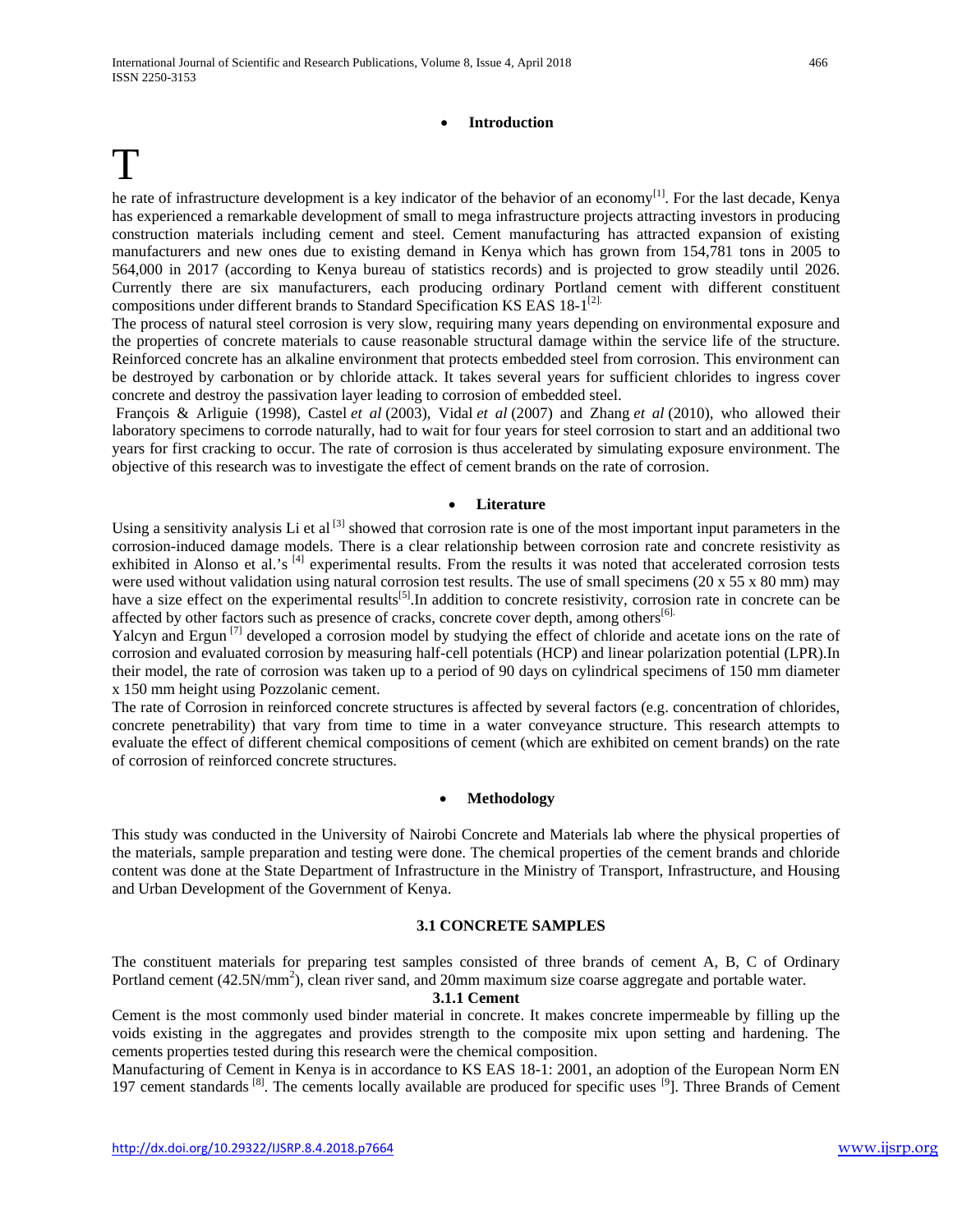Cem A, Cem B and Cem C of type 42.5N sourced from one wholesaler from three different manufacturers were used during the research. **3.1.2. Other concrete materials**

| 3.1.2. Other concrete materials                                                                              |
|--------------------------------------------------------------------------------------------------------------|
| Table 1 shows the description and source of other constituents (materials) of concrete used in the research. |
| Table 1. Details of materials used in the research                                                           |

|           | Table T.Details of materials used in the research |                               |                                |  |  |  |  |  |  |  |
|-----------|---------------------------------------------------|-------------------------------|--------------------------------|--|--|--|--|--|--|--|
| <b>SN</b> | Description                                       | Source                        | Remark                         |  |  |  |  |  |  |  |
| 1.        | Fine aggregates                                   | Stockpile vender sourced from | This was washed and oven dried |  |  |  |  |  |  |  |
|           |                                                   | <b>Machakos River</b>         | before use                     |  |  |  |  |  |  |  |
|           | Coarse aggregates                                 | Kenya builders quarry         | 5-20mm quarry graded           |  |  |  |  |  |  |  |
| 3.        | 10mm ribbed bars                                  | Local manufacturer            | Factory cut to 400mm           |  |  |  |  |  |  |  |
|           | Mixing water                                      | Tap water in the Lab          | Sourced from Nairobi Water and |  |  |  |  |  |  |  |
|           |                                                   |                               | Sewerage Company               |  |  |  |  |  |  |  |

## **3.2. EXPERIMENTATION**

## **3.2.1. Constituent Materials Characterization**

The cement and aggregates chemical elemental analysis was done in accordance to the EAS 148-2:2001 CS 91.100.10. East African Standard. The physical and mechanical properties tests on aggregates were done at the university of Nairobi Concrete laboratory.

## **3.2.2. Concrete Mix Design**

Concrete mix design is the science of correct proportioning of concrete constituent materials based on structure requirements to obtain the desired properties of concrete such as strength and practical workability <sup>[10]</sup>. The effect of the brands of cement on the rate of corrosion was evaluated using the same concrete of design strength of 25N/mm<sup>2</sup> designed in accordance with the DOE method.

## **3.2.3 Test on hardened concrete**

#### **a) Compressive strength**

The compressive strength of concrete was investigated at 7, 14 and 28 days using a digital Universal Testing Machine shown in figure 1b), with a loading capacity of 2000 KN in accordance to BS EN 12390-3:2009.



**Figure 1 Concrete Samples during Compression. a) Sample after curing, b) Digital compression testing machine, c) Concrete Sample after failure.**

## **b) Splitting tensile test**

Split Tensile strength of concrete was tested on cylinders cast with Cem A,Cem B and Cem C. The strength of concrete was tested on cylinder at 7, 14 and 28 days curing. 7 days test was conducted to check the gain in initial strength of concrete. 28 days test gives the data of final strength of concrete at 28 days curing. Universal Compression testing machine is used for testing the Split Tensile strength test on concrete along with two wooden strips as shown if figure 2. At the time of testing the cylinder was taken out of water, dried and then tested.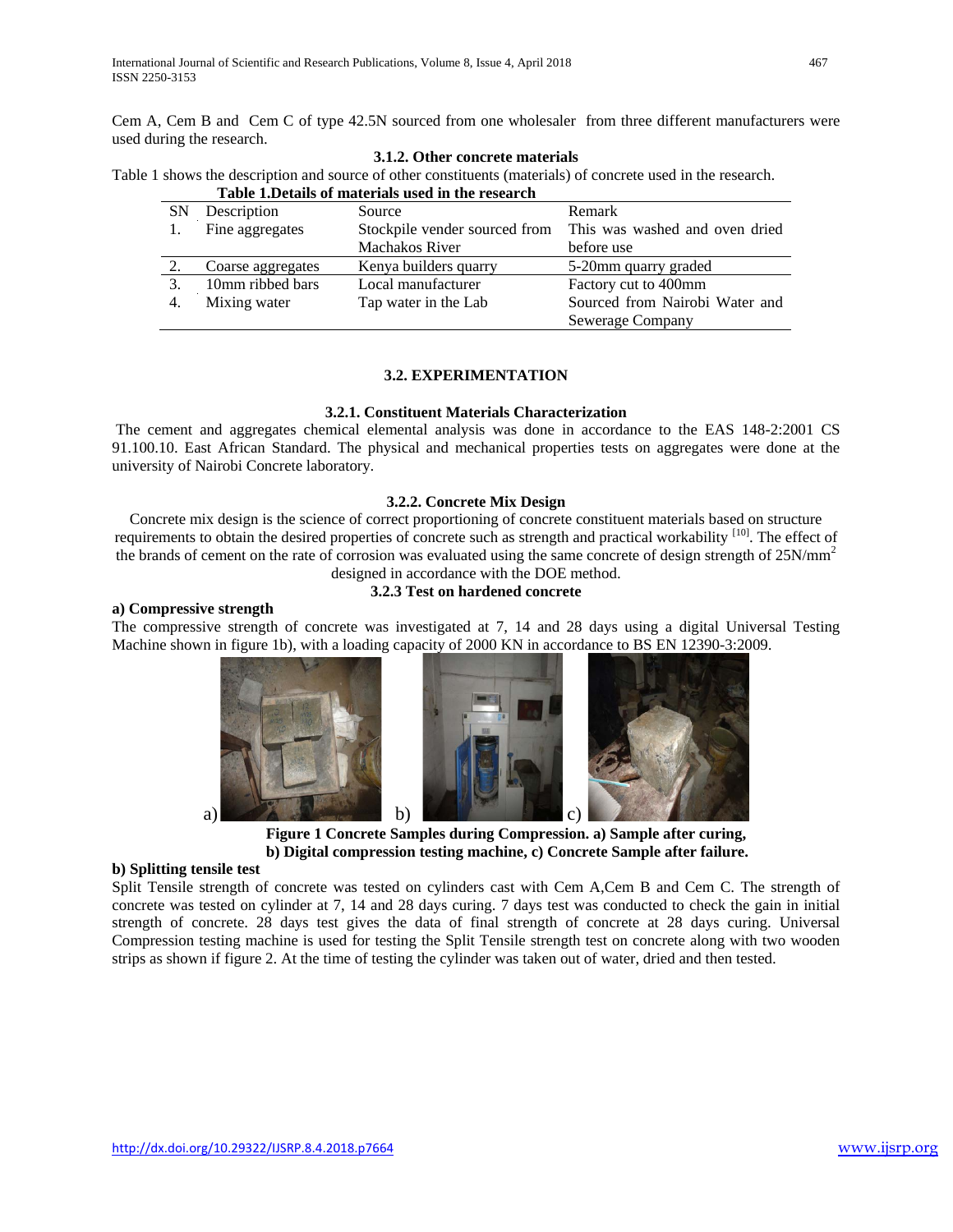

**Figure 2 Samples in splitting tensile test, a) and b) Concrete Sample in the Universal Testing Machine,**

#### **c) Concrete Samples at failure**

## **3.2.4 Test on the rate of corrosion**

This was done through an impressed corrosion test using the procedure below;

i)12mm x 400mm long ribbed bars were polished with abrasive papers.

ii) 120 mm of the surface length of each bar were zinga sprayed and left to naturally dry.

iii) The mixed concrete (in two batches) was poured into cylindrical moulds (150 mm in diameter and 300 mm high) where the reinforcement was placed along its longitudinal axis.

iv) The specimens were mechanically vibrated for 60s.After 24 hours, the cylindrical concrete specimens were demoulded and cured for 28days.

vi) The test specimens were dried for 24 hours and then subjected to accelerated corrosion and stored in a tank containing 3.5 % NaCl at room temperature. The experiment was run until a crack of 0.1mm was detected..

## **3.2.5 Test preparation and procedure**

Concrete materials were batched by weight and mixed by a lab electric pan concrete mixer in batches of 0.009 m<sup>3</sup> . Slump and compacting test were measured for all the batches as a measure of consistency and workability. For each brand of cement 9 cubes of 150mmx 150mm x 150mm and 9 cylinders of 150mm x 300mm were cast. After casting; a) The concrete specimens were kept in moulds at room temperature for 24 hours, then demoulded and kept in a curing tank for 28 days before testing.

b)The concrete cubes and cylinders were tested for compression and tensile strength at 7,14 and 28 days.

#### **4.1 Results**

## **i) Chemical Properties of Cements in Kenya**

Three types of cements were investigated during the research and Tables 2 gives the chemical properties of the different brands Cem A, Cem B and Cem C of the grade 42.5N Cement.

**4 RESULTS AND DISCUSSION.**

|           |                                  |        |       |       | rabic 2 result of Chemical composition are brands of centent tested. |
|-----------|----------------------------------|--------|-------|-------|----------------------------------------------------------------------|
| <b>SN</b> | Test                             | Result |       |       | KS EAS 18-1: 2001                                                    |
|           |                                  | Cem A  | Cem B | Cem C | Requirement                                                          |
| 1.        | $CaO\%$                          | 59.86  | 59.11 | 58.82 | Sum > 50                                                             |
| 2.        | SiO <sub>2</sub> %               | 16.56  | 21.56 | 19.47 |                                                                      |
| 3.        | $SO_3\%$                         | 2.02   | 2.78  | 2.03  | $\leq$ 3.5                                                           |
| 4.        | MgO%                             | 1.76   | 1.04  | 0.57  | $\leq$ 5                                                             |
| 5.        | $K_2O\%$                         | 0.027  | 0.051 |       |                                                                      |
| 6.        | Fe <sub>2</sub> O <sub>3</sub> % | 2.32   | 3.48  | 1.44  |                                                                      |
| 7.        | $Al_2O_3$                        | 7.61   | 8.09  | 6.85  | $3 - 8$                                                              |
| 8.        | $Na_2O_3\%$                      | 0.054  | 0.018 |       |                                                                      |
| 9.        | LOI%                             | 0.11   | 0.10  | 4.75  | $\leq$ 5                                                             |
| 10.       | Cl%                              | 0.012  | 0.016 | 0.014 | $\leq 0.1$                                                           |
| 11.       | IR%                              | 2.20   | 0.55  | 1.96  | $\leq$ 5                                                             |
|           |                                  |        |       |       |                                                                      |

## **Table 2 Result of Chemical composition the brands of cement tested.**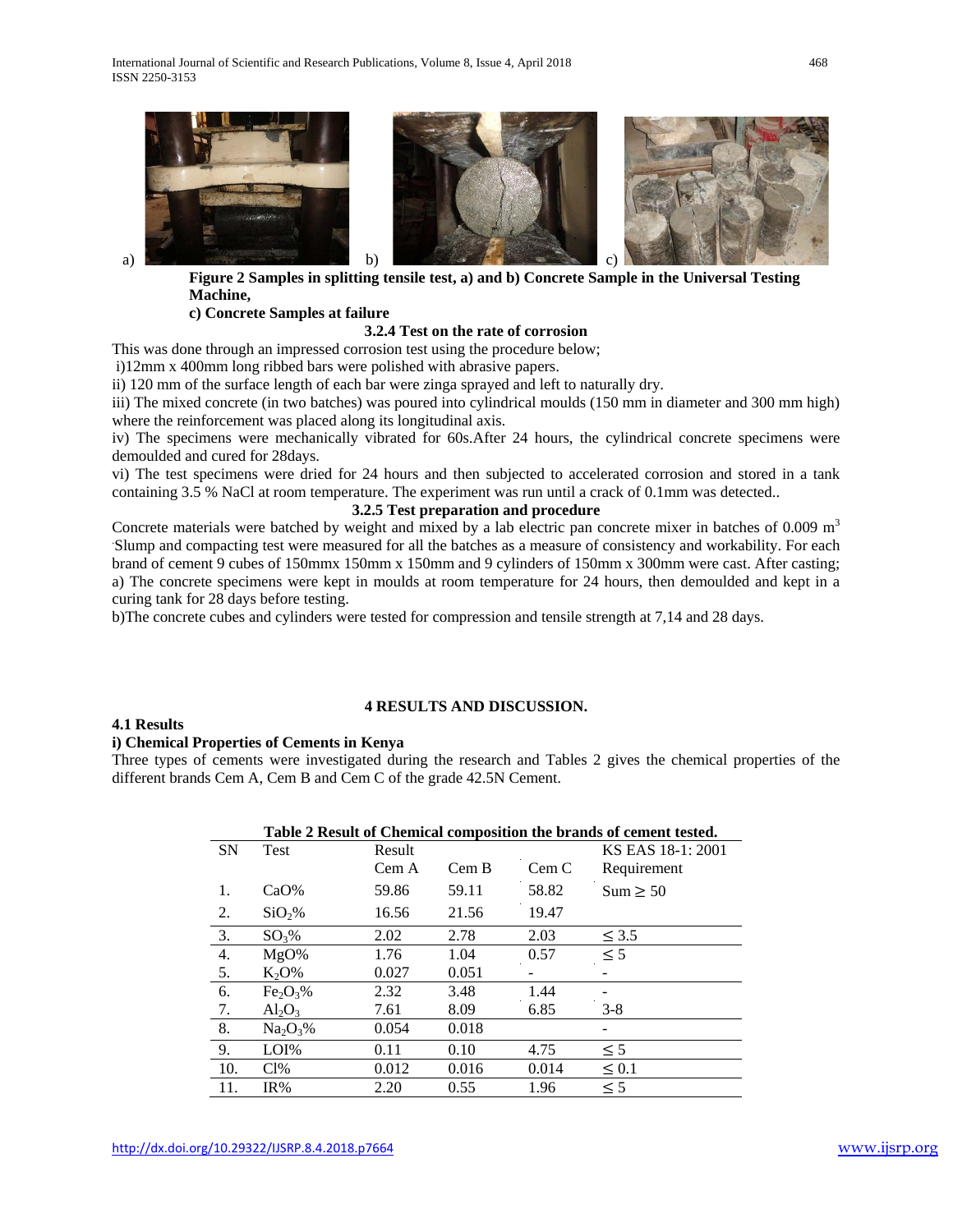## **ii) Properties of aggregates**

Various tests were carried out on the aggregates to determine their suitability for the research and the results are shown in table 3 and graphs 1 and 2.Water soluble chlorides ions percent were found to be zero in fine aggregates, 0.002 % in coarse aggregates all less than 0.03% acceptable in compliance with BS EN 12620:2002.

|           | Table 3: Physical properties of aggregates used in the study |                     |        |               |  |  |  |  |  |  |
|-----------|--------------------------------------------------------------|---------------------|--------|---------------|--|--|--|--|--|--|
| <b>SN</b> | Property                                                     | <b>Test Method</b>  | Result | Limit         |  |  |  |  |  |  |
|           | Loss Angeles Abrasion value                                  | <b>BS/EN 1097-2</b> | 20%    | 30%           |  |  |  |  |  |  |
| 2.        | Flakiness index                                              | <b>BS/EN 933-3</b>  | 35%    | $<35\%$       |  |  |  |  |  |  |
| 3.        | <b>Aggregate Crushing Value</b>                              | <b>BS EN 1097-2</b> | 18%    | $<\!\!45\!\%$ |  |  |  |  |  |  |
| 4.        | <b>Aggregate Impact Value</b>                                | <b>BS EN 1097-2</b> | 8%     | $<\!\!45\!\%$ |  |  |  |  |  |  |
| 5.        | Bulk specific gravity                                        | <b>ASTM C128</b>    | 2.9    |               |  |  |  |  |  |  |
| 6.        | Water absorption capacity                                    | <b>ASTM C127</b>    | 1.20%  |               |  |  |  |  |  |  |



 **Graph 1 Gradation of Coarse aggregates**

## **Graph 2: Gradation of fine aggregates**

## **iii) Results of compression test**

## **Graph 3 Compressive strength of concrete vs testing age**

## **iv) Splitting tensile test result**

Tables 4-6 shows the result of the splitting tensile test while Tables 7 and 8 shows a comparison of the result of this research with existing research.

 **Table 4.Result of tensile strength (***fl***) of concrete samples from three cement** 

#### SN Cement Brand Strength in  $N/mm<sup>2</sup>$ 7days 14 days 28 days  $f_t$  *f<sub>t</sub> f<sub>t</sub> f<sub>t</sub>* 1. Cem A 2.59 2.83 3.25 2. Cem B 2.07 2.45 3.13 3. Cem C 1.77 2.45 2.88

#### **brands**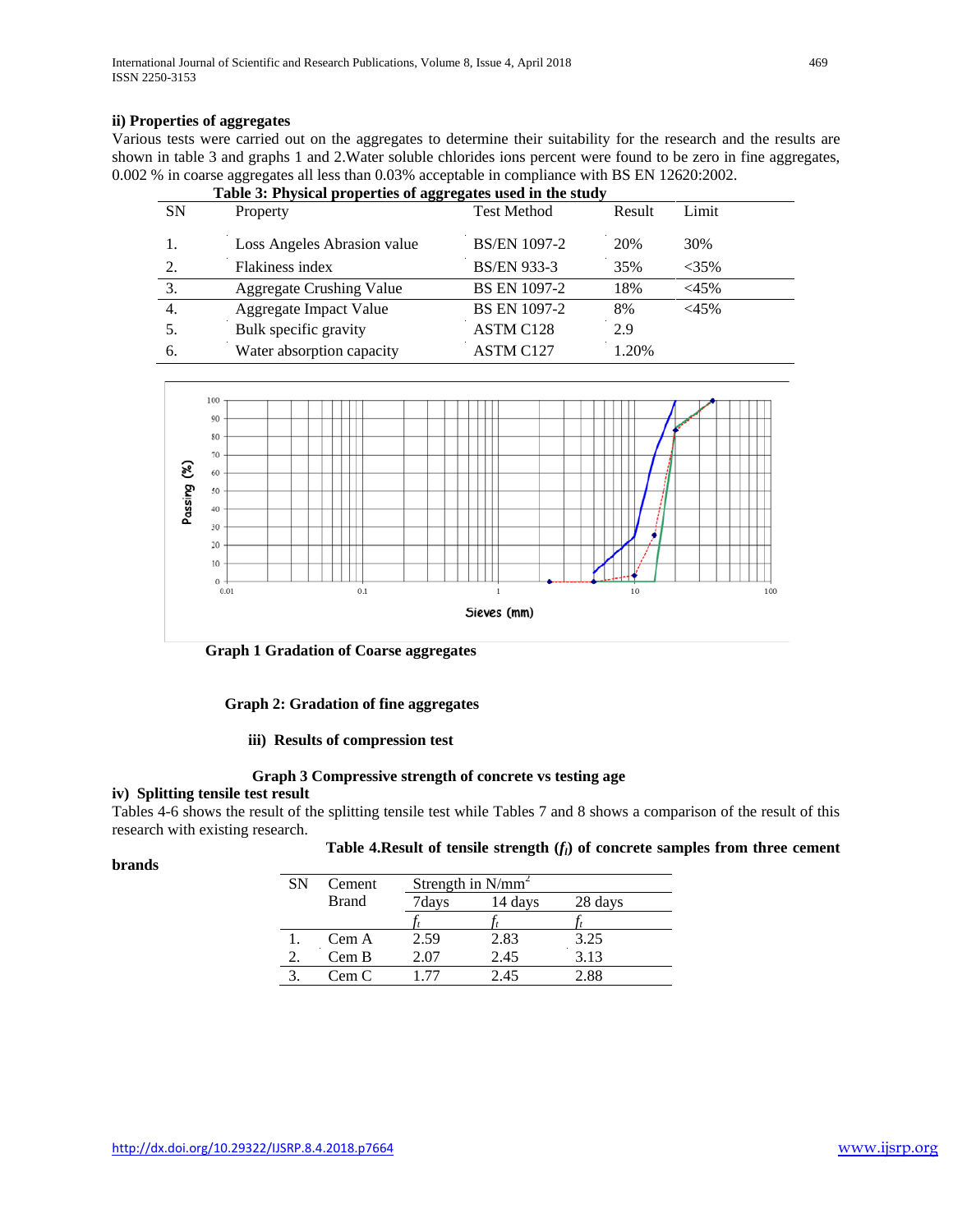| SN | Cement       | Strength in $N/mm^2$ |      |         |      |         |      | Rate of   |
|----|--------------|----------------------|------|---------|------|---------|------|-----------|
|    | <b>Brand</b> | $7 \, \text{days}$   |      | 14 days |      | 28 days |      | Corrosion |
|    |              | .J ck                |      | .J ck   |      | .J ck   |      |           |
|    | Cem A        | 25.81                | 3.63 | 40.28   | 3.96 | 41.29   | 4.55 | 2.7       |
| 2. | Cem B        | 36.379               | 2.90 | 39.23   | 3.45 | 44.89   | 4.38 | 2.5       |
|    | Cem C        | 34.81                | 2.48 | 36.26   | 3.43 | 41.09   | 4.03 | 2.6       |

## Table 5. Result of relationship of compressive strength  $(f_{ck})$  and tensile strength  $(f_l)$  of concrete samples from **three cement brands**

## **Table 6 predicted splitting tensile strength of concrete from different models.**

| Cement | Compressive                                       |                   | Split tensile strength in $N/mm^2$                        |                                                               |                                                            |                                                   |                                                     |
|--------|---------------------------------------------------|-------------------|-----------------------------------------------------------|---------------------------------------------------------------|------------------------------------------------------------|---------------------------------------------------|-----------------------------------------------------|
| brand  | strength<br>(N/mm <sup>2</sup> )<br>at<br>28 days | Measured<br>Value | Lavanya &<br>Jegan(2015)<br>$f_{t} = 0.249 f_{c}^{0.772}$ | ACI<br>Committee<br>318(2014)<br>$f_{t2} = 0.56 f_{ck}^{0.5}$ | Anoglu et<br>al $(2006)$<br>$f_{t3} = 0.387 f_{ck}^{0.63}$ | CEB-<br>FIB(1991)<br>$f_{t4} = 0.3 f_{ck}^{0.66}$ | Gardner<br>(1990)<br>$f_{t5} = 0.33 f_{ck}^{0.667}$ |
| Cem A  | 41.29                                             | 4.55              | 4.40                                                      | 3.60                                                          | 4.03                                                       | 3.50                                              | 3.95                                                |
| Cem B  | 44.89                                             | 4.38              | 4.70                                                      | 3.75                                                          | 4.25                                                       | 3.70                                              | 4.17                                                |
| Cem C  | 41.09                                             | 4.03              | 4.39                                                      | 3.59                                                          | 4.02                                                       | 3.48                                              | 3.93                                                |

|           | Table 7 Checking variance and normality assumptions on the sample datasets. |          |                     |                                     |    |        |      |        |  |  |
|-----------|-----------------------------------------------------------------------------|----------|---------------------|-------------------------------------|----|--------|------|--------|--|--|
| <b>SN</b> | Sample                                                                      | Variance | <b>Test P-value</b> | Decision                            |    |        |      |        |  |  |
| 1.        | Experiment                                                                  | 0.047    | 0.03                | <b>Observations</b><br>distribution | in | Sample | have | normal |  |  |
| 2.        | $f_{tl}$                                                                    | 0.021    | 0.01                | <b>Observations</b><br>distribution | in | Sample | have | normal |  |  |
| 3.        | $f_{t2}$                                                                    | 0.005    | 0.32                | <b>Observations</b><br>distribution | in | Sample | have | normal |  |  |
| 4.        | $f_{t3}$                                                                    | 0.011    | 0.04                | <b>Observations</b><br>distribution | in | Sample | have | normal |  |  |
| 5.        | $f_{t4}$                                                                    | 0.010    | 0.41                | <b>Observations</b><br>distribution | in | Sample | have | normal |  |  |
| 6.        | $f_{t5}$                                                                    | 0.008    | 0.07                | <b>Observations</b><br>distribution | in | Sample | have | normal |  |  |

|           | Table 8 Welch's 2-sample t-test. |              |         |                                                       |
|-----------|----------------------------------|--------------|---------|-------------------------------------------------------|
| <b>SN</b> | Data                             | t-statistics | P-Value | Decision                                              |
| 1.        | Experiment and $f_{tl}$          | 0.40         | 0.06    | On average samples are not significantly<br>different |
|           | Experiment and $f_{t2}$          | 0.05         | 0.47    | On average samples are not significantly<br>different |
| 3.        | Experiment and $f_{t3}$          | 0.29         | 0.07    | On average samples are not significantly<br>different |
| 4.        | Experiment and $f_{t4}$          | 0.01         | 0.50    | On average samples are not significantly<br>different |
|           | Experiment and $f_{t5}$          | 0.18         | 0.11    | On average samples are not significantly<br>different |

## **v) Rate of corrosion**

Table 9 shows the properties of the rebar used in the research and the rate of corrosion.

**Table 9 Physical property of the reinforcement in impressed corrosion Test**

| <b>CN</b><br>We<br>enøth<br>∖ohì<br>'nΥ<br>$\cdots$<br>)11r<br>Initia.<br>A/Lace<br>erage<br>. atıor<br>mere. |  |
|---------------------------------------------------------------------------------------------------------------|--|
| rau<br>леа<br>יוכ<br>7 L CL 3<br>ヽ、、、、」                                                                       |  |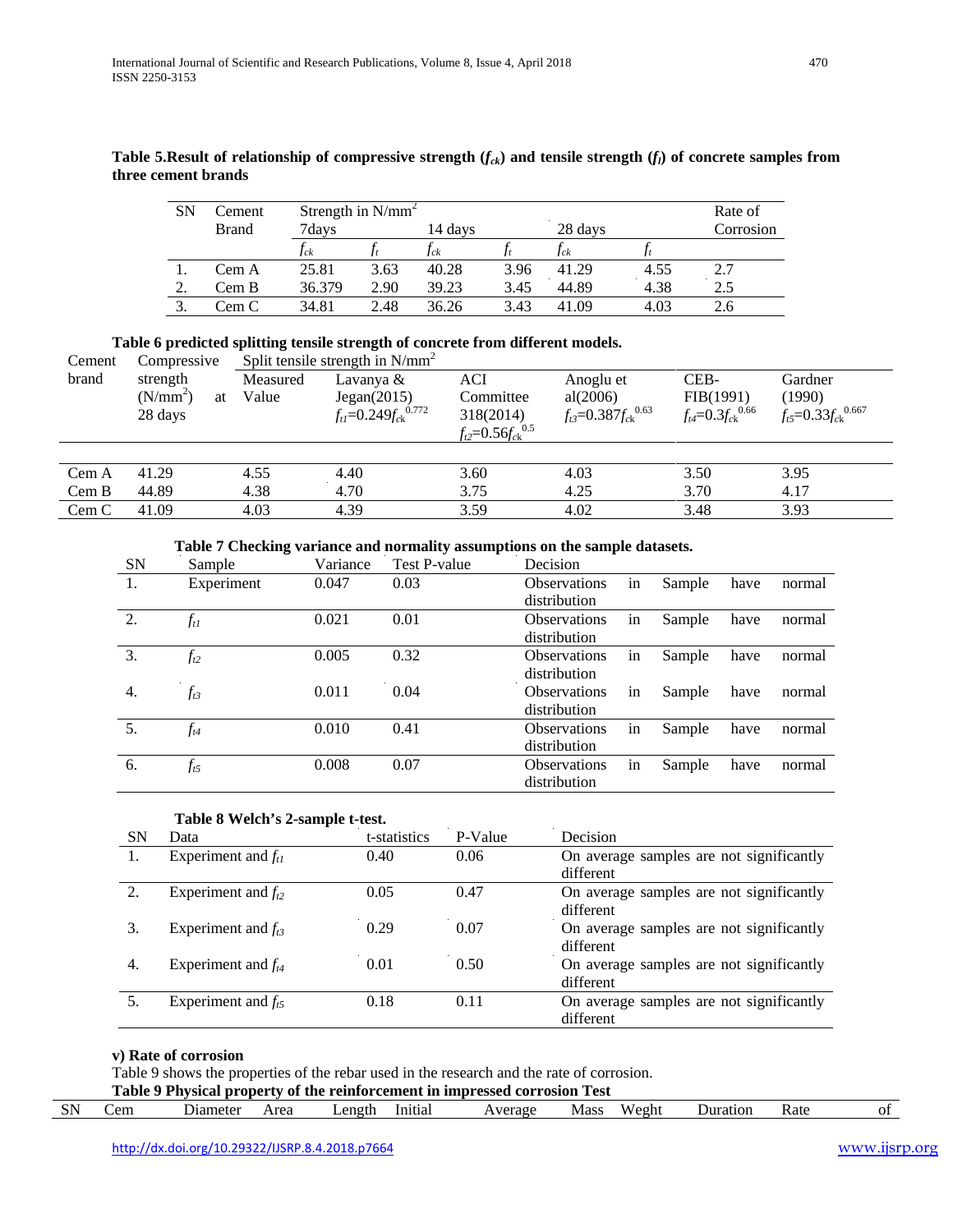|          | T <sub>VDE</sub> | (mm) | mm     | mm  | Mass Kg | after corrosion Kg | Loss $Kg$ | in Hours          | Corrosion mm/vr |
|----------|------------------|------|--------|-----|---------|--------------------|-----------|-------------------|-----------------|
| . .      | ∑em A            |      | 13.143 | 400 | 0.371   | 0.265              | 0.106     | $109 \text{ x}24$ | 0.38            |
| <u>.</u> | $CemB$ .         |      | 13.143 | 400 | 0.371   | 0.299              | 0.072     | 15 x 24           | 0.27            |
| J.       | Cem C            |      | 13.143 | 400 | 0.371   | 0.256              | 0.115     | $106 \times 24$   | 0.43            |

## **Corrosion Rate in mm/yr= 87.6 x [w/(D x A x T)]**

Where W is the weight loss in milligram,

D is the density of the material used, g/cc,

A is the area of the specimen  $(cm<sup>2</sup>)$ , and

T is the duration of the test period in hours.

## **4.2 Discussion of results**

## **4.2.1 Properties of aggregates and water**

The fine aggregates were free of silt, clay and any other deleterious material and had a maximum aggregate size of 5 mm. This was achieved using a British standards sieve with 5 mm maximum aperture. Both the fine and coarse aggregates were suitable for concrete production. The water used for the work was potable water from Nairobi water and sewerage Company and suitable for concrete production.

## **4.2.2Chemical Composition of Cement Samples**

The different brands however had varying properties which can be attributed to their manufacturing processes.

The difference in chemical composition of the various brands and types of cements are reflected in the difference in their mechanical properties and in the qualities of concrete produced by the different types of cements and thus it directly affects the compressive strength of concrete.

## **Effect of sum of lime (CaO) and silicon dioxide (SiO<sub>2</sub>)**

From table 2 there is a notable variation in the amounts of CaO,  $SiO<sub>2</sub>$  and Insoluble Residue. Cem A has the highest amount of CaO (59.86%), Cem B has the highest  $SiO<sub>2</sub>$  (21.56%) and Cem A has the highest Insoluble residue (2.20%). Table 3 shows the chemical composition of the different cement samples used in this research. All the cement samples substantially complied with British Standards requirements for ordinary Portland cement.

The sum of lime (CaO) and silicon dioxide  $(SiO<sub>2</sub>)$  obtained in the chemical analysis of ordinary Portland cement should not be less than 50% [11]. All cement samples used for this work satisfied this requirement. Cement sample B has a  $CaO + SiO<sub>2</sub>$  value of 80.67 % and produced the highest compressive strength of 44.89 as shown in table 5

This is consistent with the known fact that both CaO and  $SiO<sub>2</sub>$  give strength to concrete though  $SiO<sub>2</sub>$  has to be limited relative to CaO in order not to negatively affect setting time.

## **Effect of CaO/SiO**

The ratio of lime (CaO) to silicon dioxide (SiO<sub>2</sub>) contents in ordinary Portland cement should be greater than 2. The restriction on the ratio of lime to silicon dioxide [11] is to ensure that the quantity of silicon dioxide is considerably lower than that of lime so that the setting of concrete is not inhibited. All the cement samples investigated satisfied this requirement. The lime-silicon dioxide ratio for cement samples A, B,and C were 3.61,2.71 and 3.0 respectively. The results also indicated that the higher the ration of  $(CaO/SiO<sub>2</sub>)$  of a cement sample the higher the compressive strength of concrete which can be produced from it and the lower the rate of corrosion.

## • **Effect of MgO**

The quantity of magnesium oxide (MgO) in ordinary Portland cement should not exceed 5% [2]. All the cement samples satisfied this requirement with 1.76%, 1.04% and 0.57% for cement samples A, B and C respectively. Magnesium oxide contributes to colour of cement and hardness of the resulting concrete. Cement sample A with the highest MgO content of 1.76 % was expected to produce concrete with the highest compressive strength since MgO contributes to hardness of concrete and lowest rate of corrosion. If the quantity of MgO is in excess of 5 percent, cracks will appear in concrete and which may affect the rate of corrosion by generating spots for penetration of chloride ions in concrete.

## **Effect of SO<sub>3</sub>**

The quantity of sulphur trioxide  $(SO_3)$  content in ordinary Portland cement should be less than 3.5 %. All the samples satisfied this requirement.

## • **Effect of Chloride Content**

The chloride content in ordinary Portland cement should be less than 0.4%. All the cement samples in this work satisfied this requirement.

## • **Effect of**  $AI_2O_3$

Aluminium oxide  $(A_2O_3)$  aids the quick setting of cement paste. Cement sample B contained the highest quantity of 8.09 % of  $Al_2O_3$  resulting in the fastest initial set of the cement paste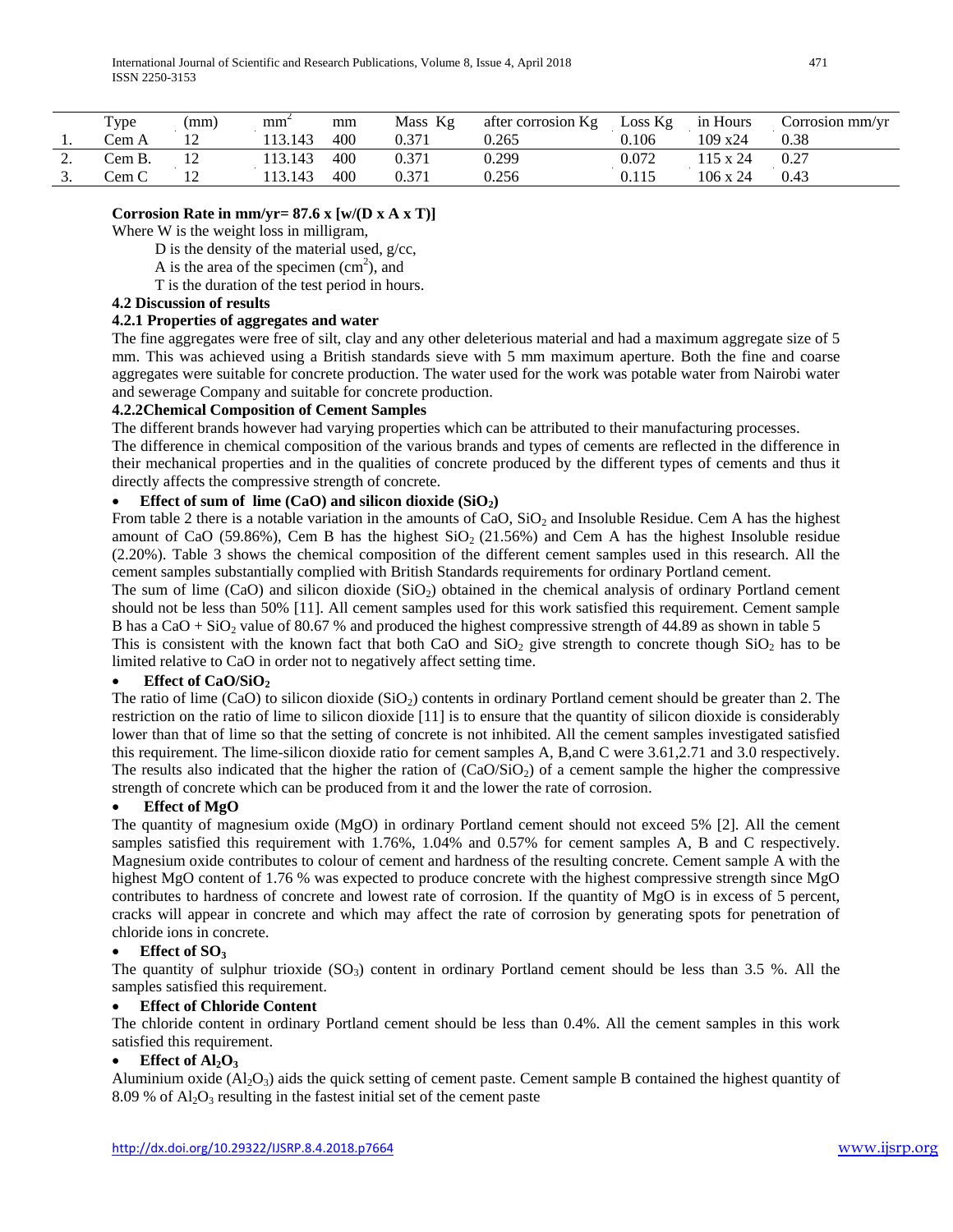#### **Effect of Fe<sub>2</sub>O<sub>3</sub>**

Iron oxide (Fe<sub>2</sub>O<sub>3</sub>) contributes to cement colour and helps in the fusion of the different ingredients. The Fe<sub>2</sub>O<sub>3</sub> contents for the different cement samples are 2.32,3.48 and 1.4493 for cement samples A, B, and C respectively as shown in Table5.

#### **h) Effect of Residues**

British standards consider Na<sub>2</sub>O, K<sub>2</sub>O, TiO<sub>2</sub> and P<sub>2</sub>O<sub>5</sub> in ordinary Portland cement as residues and limit the sum of all of them to 5%. All the cement samples investigated satisfied this requirement with cement samples A, B and C having total residue contents of 0.55, 2.2 and 1.96% respectively. If in excess of 5% efflorescence and unsightly cracking will occur.

#### • **CONCLUSION**

The following conclusions have been reached from the outcome of this work:

i) The rate of corrosion is affected by the compressive strength of concrete which depends on the chemical properties of cement exhibited in the brand of cement with properties of the other concrete matrix material remaining the same. From the results of this research the different cement brands however had varying chemical properties. The brand with the highest lime  $(CaO)$ , silicon dioxide  $(SiO<sub>2</sub>)$  and Magnesium oxide content in cement had the highest compressive strength of concrete and the lowest rate of corrosion.

ii) Electrochemistry is a feasible method to evaluate the rate of corrosion of a steel bar embedded in concrete under accelerated corrosion.

iii) Based on the results of statistical analysis, predicted values of splitting tensile strength were not significantly different from the experimental values for the sample of cast for experiments for all the models.

### **References**

- 1) [ Munnell, A. (2008). How Does Public Infrastructure Affect Regional Economic Performance? New England Economic Review. Federal Reserve Bank of Boston: 11-32.
- **2)** KS EAS 18. Cement Standard Part 1: Composition,Specifications and Conformity Criteria. KEBS, Kenya. 2001**.**
- 3) Li, C. Q., Melchers, R. E. & Zheng, J. J. (2006) An analytical model for corrosion-induced crack width in reinforced concrete structures. ACI Structural Journal, 103(4), pp. 479-487.
- 4) Alonso, C., Andrade, C. & Gonzalez, J. A. (1988) Relation between resistivity and corrosion rate of reinforcements in carbonated mortar made with several cement types. Cement and Concrete Research, 18(5), pp. 687- 698.
- 5) [5]Azad, A. K., Ahmad, S. & Al-Gohi, B. H. A. (2010) Flexural strength of corroded reinforced concrete beams. Magazine of Concrete Research, 62(6), pp. 405-414.
- 6) Otieno, M. B., Beushausen, H.-D. & Alexander, M G. (2010) Corrosion propagation in reinforced concrete structures state of the art review and way forward. Proceedings of the 6th international conference on Concrete under severe conditions - Environment and loading, CONSEC'10. June 7th -9th 2010, Merida, Yucatan, Mexico.
- 7) Yalcyn, H. & Ergun, M. (1996). The prediction of corrosion rates of reinforcing steels in concrete. Cement and Concrete Research, 26(10), pp. 1593-1599.
- 8) Kenya Bureau of Standards (2005) KS EAS 18-1:2001-Cement Part 1: Composition, Specification and Conformity Criteria for Common Cements. Kenya Bureau of Standards, Nairobi
- 9) Koteng, D.O. (2013) Concrete Use for Sustainable Development. The 20th Engineers International Conference, Kisumu, 8-10 May 2013, 1- 19.
- **10)** Kumbhar, P.D. and Murnal, P.B. (2012) Assessment of Suitability of Existing Mix Design Methods of Normal Concrete for Designing High Performance Concrete. International Journal of Civil and Structural Engineering, 3, 158-167.
- 11) [BS 12, Specification for Portland cement (BSI Publications, London,1996).

#### **Authors**

**First Author** – Philip Mogire, Doctor of Philosophy in Civil Engineering Candidate, Department of Civil and Construction Engineering, University of Nairobi, Kenya, philosiemo@yahoo.com.

**Second Author** – Dr. Silvester Abuodha,Senior Lecturer, Department of Civil and Construction Engineering, University of Nairobi,Kenya[, sochieng@yahoo.com.](mailto:sochieng@yahoo.com)

- **Third Author –** Dr. John Mwero, Lecturer, Department of Civil and Construction Engineering, University of Nairobi,Kenya, johnmwero1@gmail.com.
- **Fourth Author**  Prof. Geoffrey Mang'uriu,Professor,Department of Civil, Construction and Environmental Engineering, Jomo Kenyatta University of Agriculture & Technology, gmanguriu@yahoo.co.uk